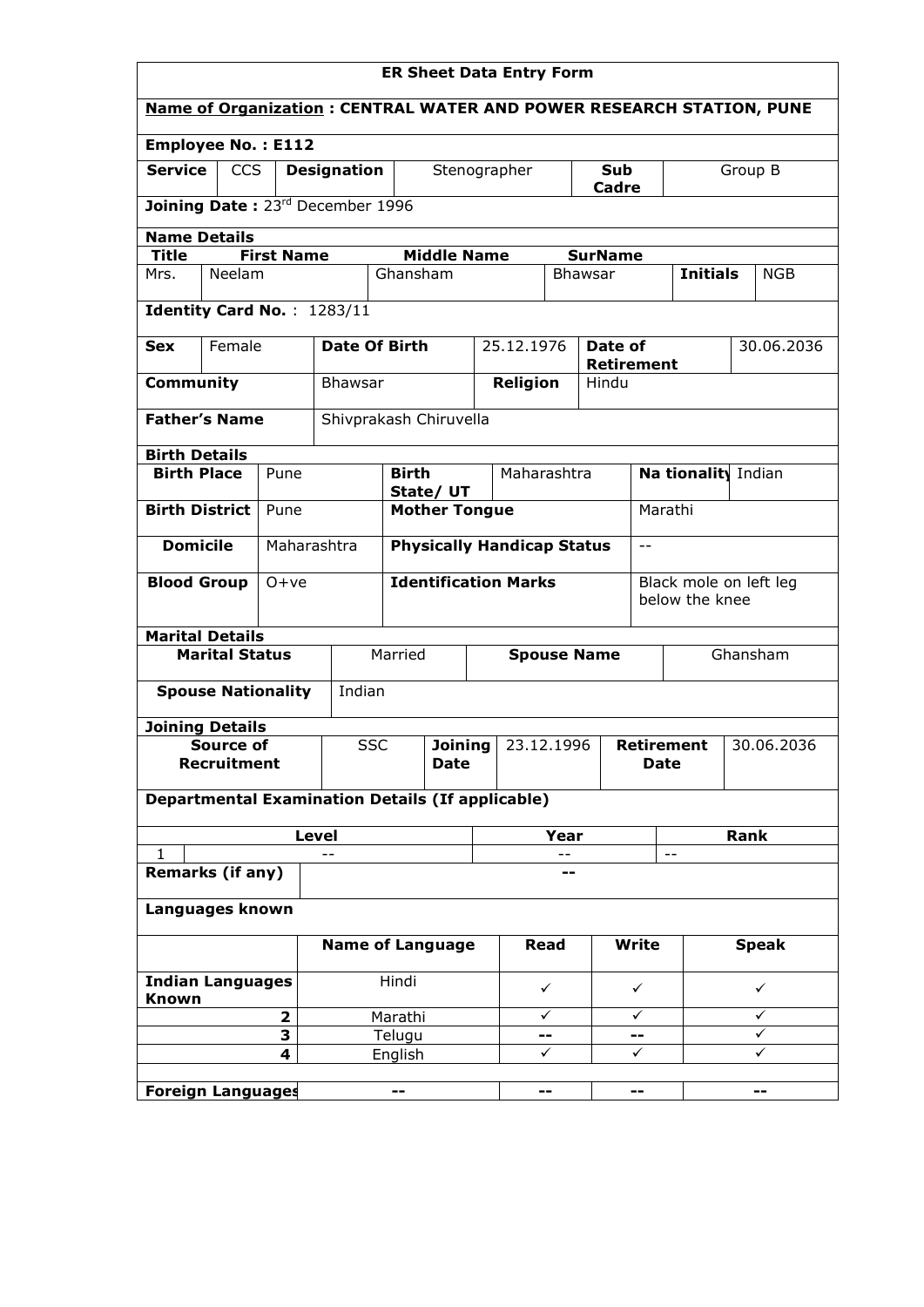## Details of deputation (if applicable)

| Name of the<br><b>Office</b> | Post held at that<br>time in parent<br>office | Name of post<br>(selected for<br>deputation | <b>Period of</b><br>deputation |      |  |
|------------------------------|-----------------------------------------------|---------------------------------------------|--------------------------------|------|--|
|                              |                                               |                                             | <b>Since</b>                   | From |  |
| ΝA                           | ΝA                                            | ΝA                                          | ΝA                             | ΝA   |  |

## Details of Foreign Visit

| SI.<br>No. | <b>Place of Visit</b> | Date of<br>visit | Post held at<br>that time | Whether<br>it is a<br>personal<br>or official<br>visit | <b>Details of</b><br>visit |
|------------|-----------------------|------------------|---------------------------|--------------------------------------------------------|----------------------------|
|            | ΝA                    | NΑ               | NΑ                        | NΑ                                                     | NΑ                         |

## Transfer/Posting Detail (if applicable)

| Place | <b>Period of posting</b> |      |  |  |  |  |  |
|-------|--------------------------|------|--|--|--|--|--|
|       | <b>Since</b>             | From |  |  |  |  |  |
| NΑ    | NА                       | ΝA   |  |  |  |  |  |

| Qualification (Use extra photocopy sheets for multi qualifications, experience, training, awards details)                 |                                                             |                                                                                                                                                                                                                                                                                |                         |              |                                         |                          |                           |  |  |  |
|---------------------------------------------------------------------------------------------------------------------------|-------------------------------------------------------------|--------------------------------------------------------------------------------------------------------------------------------------------------------------------------------------------------------------------------------------------------------------------------------|-------------------------|--------------|-----------------------------------------|--------------------------|---------------------------|--|--|--|
| Qualification                                                                                                             |                                                             | <b>Discipline</b>                                                                                                                                                                                                                                                              |                         |              |                                         | <b>Specialization 1</b>  |                           |  |  |  |
| MA (Eng. Lit)                                                                                                             |                                                             | Arts                                                                                                                                                                                                                                                                           |                         |              |                                         | Linguistics & Stylistics |                           |  |  |  |
| Year                                                                                                                      |                                                             | <b>Division</b>                                                                                                                                                                                                                                                                | CGPA/ %<br><b>Marks</b> |              |                                         | <b>Specialization 2</b>  |                           |  |  |  |
| 2011                                                                                                                      |                                                             | <b>Higher Second Class</b>                                                                                                                                                                                                                                                     |                         | 58%          |                                         |                          | Indian Writing in English |  |  |  |
| <b>Institution</b>                                                                                                        |                                                             | <b>University</b>                                                                                                                                                                                                                                                              |                         | <b>Place</b> |                                         | Country                  |                           |  |  |  |
| Pune University                                                                                                           |                                                             | Pune University                                                                                                                                                                                                                                                                |                         | Pune         |                                         | India                    |                           |  |  |  |
| <b>Experience</b>                                                                                                         |                                                             |                                                                                                                                                                                                                                                                                |                         |              |                                         |                          |                           |  |  |  |
|                                                                                                                           |                                                             | <b>Type of Posting</b>                                                                                                                                                                                                                                                         |                         |              |                                         | Level                    |                           |  |  |  |
|                                                                                                                           |                                                             | Permanent                                                                                                                                                                                                                                                                      |                         |              |                                         | Group 'B'                |                           |  |  |  |
|                                                                                                                           |                                                             | <b>Designation</b>                                                                                                                                                                                                                                                             |                         |              |                                         | <b>Present Position</b>  |                           |  |  |  |
|                                                                                                                           |                                                             | Stenographer I                                                                                                                                                                                                                                                                 |                         |              | Stenographer I                          |                          |                           |  |  |  |
|                                                                                                                           |                                                             | <b>Ministry</b>                                                                                                                                                                                                                                                                |                         |              | <b>Department</b>                       |                          |                           |  |  |  |
|                                                                                                                           |                                                             | Ministry of Water Resources, Ganga Rejuvenation & River<br>Development                                                                                                                                                                                                         |                         |              | Central Water & Power Research, Pune-24 |                          |                           |  |  |  |
|                                                                                                                           |                                                             | <b>Office</b>                                                                                                                                                                                                                                                                  |                         |              | <b>Place</b>                            |                          |                           |  |  |  |
|                                                                                                                           |                                                             | CWPRS, Khadakwasla                                                                                                                                                                                                                                                             |                         |              | Pune - 411024                           |                          |                           |  |  |  |
|                                                                                                                           |                                                             | <b>Experience Subject</b>                                                                                                                                                                                                                                                      |                         |              |                                         | <b>Period of Posting</b> |                           |  |  |  |
| Major                                                                                                                     |                                                             | Minor                                                                                                                                                                                                                                                                          |                         |              |                                         | <b>From</b>              | To                        |  |  |  |
| <b>Finance Office</b>                                                                                                     |                                                             | Typing our letters and preparation of<br>statements relating to budget.                                                                                                                                                                                                        |                         |              |                                         | Jan 1997                 | Jan 2000                  |  |  |  |
| Technical<br>Coordination                                                                                                 |                                                             | Typing out letters relating to estimates, RFD,<br>Jan 2000<br>letters confidential in nature. Maintaining files<br>relating to various subjects viz. MOU,<br>Circulars, Confidential etc. Maintaining<br>database relating to estimates, conferences,<br>papers, training etc. |                         |              |                                         |                          | Dec 2014                  |  |  |  |
| Vigilance Office                                                                                                          | Jan 2015<br>All confidential matters relating to vigilance. |                                                                                                                                                                                                                                                                                |                         |              |                                         |                          | Till date                 |  |  |  |
| Note:-Refer the Annexure to fill above Major, Minor Subjects and below given training<br>subject (minimum 1 week & above) |                                                             |                                                                                                                                                                                                                                                                                |                         |              |                                         |                          |                           |  |  |  |